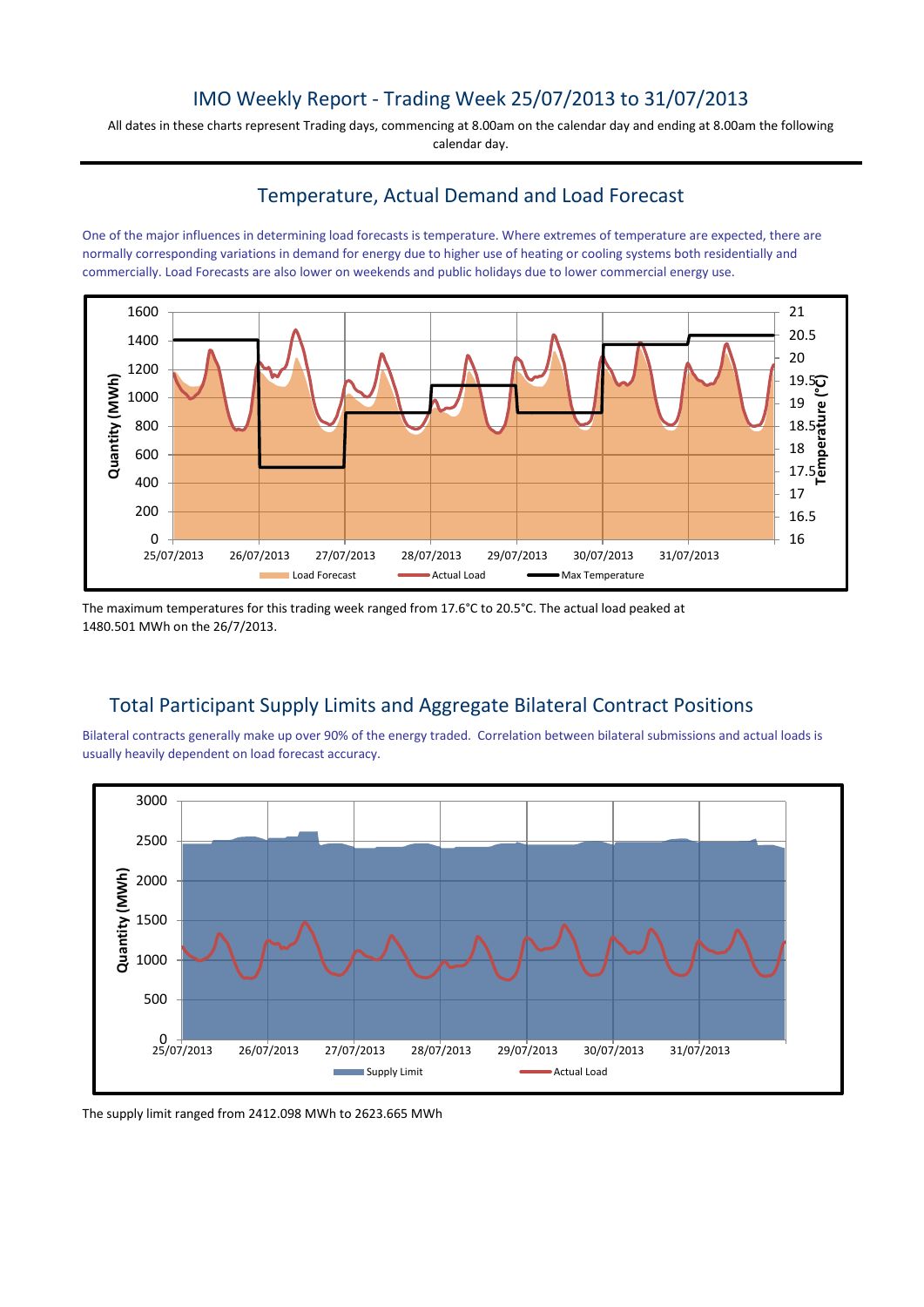#### Net Balancing Market Trades

Bilateral contracts and STEM trading are generally based on the forecast energy requirements of Participants. When the forecast requirements are higher or lower than the actual requirements for a day, this Market energy must be bought and sold in the balancing mechanism. This graph shows the estimated net balancing trades.



The majority of the balancing activity this week occurred within Balancing Supply. The maximum balancing demand for the week reached 118.822 MWh on the 26/7/2013. The maximum balancing supply for the week reached -171.293 MWh on the 31/7/2012.

# Total Traded Energy

This chart represents a comparison between the total net energy that is traded in Bilateral Contracts, the STEM and the balancing mechanism. Balancing Supply represents cases in which the total contract position is greater than the demand and customers must supply energy back to balancing. Balancing Demand represents cases in which the total contract position is less than the demand and customers must purchase energy from balancing.



Total balancing supply equalled -14020.21 MWh whereas total balancing demand equalled 2824.13 MWh. The Total STEM Traded quantity was 18647.515 MWh, with the STEM Clearing Quantity ranging between 5 MWh and 157.848 MWh.